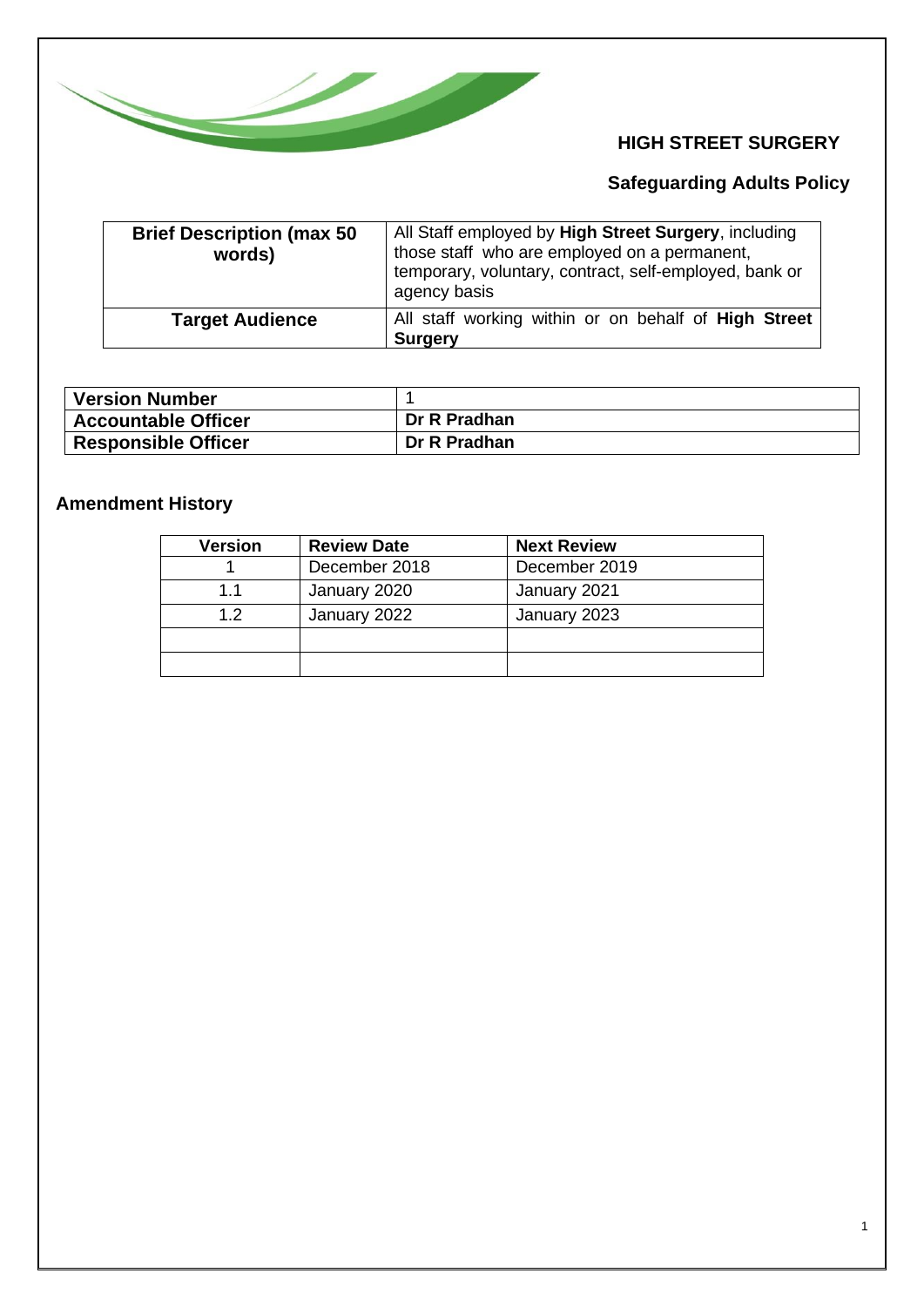## **1. INTRODUCTION**

This policy applies to all staff working for the High Street Surgery regardless of their role. Safeguarding and promoting the welfare of adults at risk of abuse and/or neglect must be an integral part of the care offered to all adults and their families. It is intended to support staff working within the High Street Surgery; it does not replace, bit is supplementary to the Southend, Essex and Thurrock (SET) Safeguarding Adults Guidance (August 2015)

This policy provides the framework that ensures a robust and safe system is in place to safeguard adults who reside either permanently or temporarily in our area who are registered with the High Street Surgery. This includes providers of services and those who work in partnership with the High Street Surgery (e.g. volunteers/contractors).

The policy ensures that the High Street Surgery, with their partner agencies and Essex Safeguarding Adults Board that services are coordinated to effectively safeguard and protect adults registered with the practice.

The High Street Surgery recognises that adult safeguarding is a shared responsibility with the need for effective joint working between agencies and professionals. This cross-organisational working is crucial in protecting the most vulnerable groups in society from harm.

#### **2. Scope**

The High Street Surgery is committed to:

- Ensuring that the welfare of adults is paramount at all times
- Maximising people's choice, control and inclusion and protecting the human rights
- Working in partnership with others in order to safeguard adults
- Ensuring safe and effective working practices are in place
- Supporting staff within the organisation

The High Street Surgery will inform the police if it has cause to believe a crime has been committed in respect of adult safeguarding concerns. "Adults at risk of abuse and neglect are entitled to the protection of the law in the same way as all. Behaviour which amounts to abuse and neglect, for example assault and physical, sexual or psychological abuse, theft and fraud and certain forms of discrimination may also constitute specific criminal offences. If a local authority, other agency or individual believes that a criminal offence may have been committed then it must refer it to the police urgently." (Care and Support Statutory Guidance 2014 (section 14.23))

## **SAFEGUARDING PRINCIPLES**

The Government has identified the following 6 key principles that underpin all safeguarding adult work.

| <b>Safeguarding Adults Principles</b>                                                                                           | <b>Application within Health Commissioning</b>                                                                                                                                                                                                                                  |
|---------------------------------------------------------------------------------------------------------------------------------|---------------------------------------------------------------------------------------------------------------------------------------------------------------------------------------------------------------------------------------------------------------------------------|
| <b>Principle 1. Empowerment</b> – People being<br>supported and encouraged to make their own<br>decisions and informed consent. | Patients need to be in control of their care and<br>involved in all aspects to the extent they are able.<br>This includes involving people in how services<br>related to Adult Safeguarding are designed and<br>delivered as well as involvement in their own care<br>planning. |
| <b>Principle 2. Prevention - It is better to take action</b><br>before harm occurs-                                             | Planning and procuring services that deliver<br>personalised care that reduces the likelihood of<br>neglect and abuse occurring.                                                                                                                                                |
| <b>Principle 3. Proportionality - The least intrusive</b>                                                                       | Efficient and proportionate responses to risks                                                                                                                                                                                                                                  |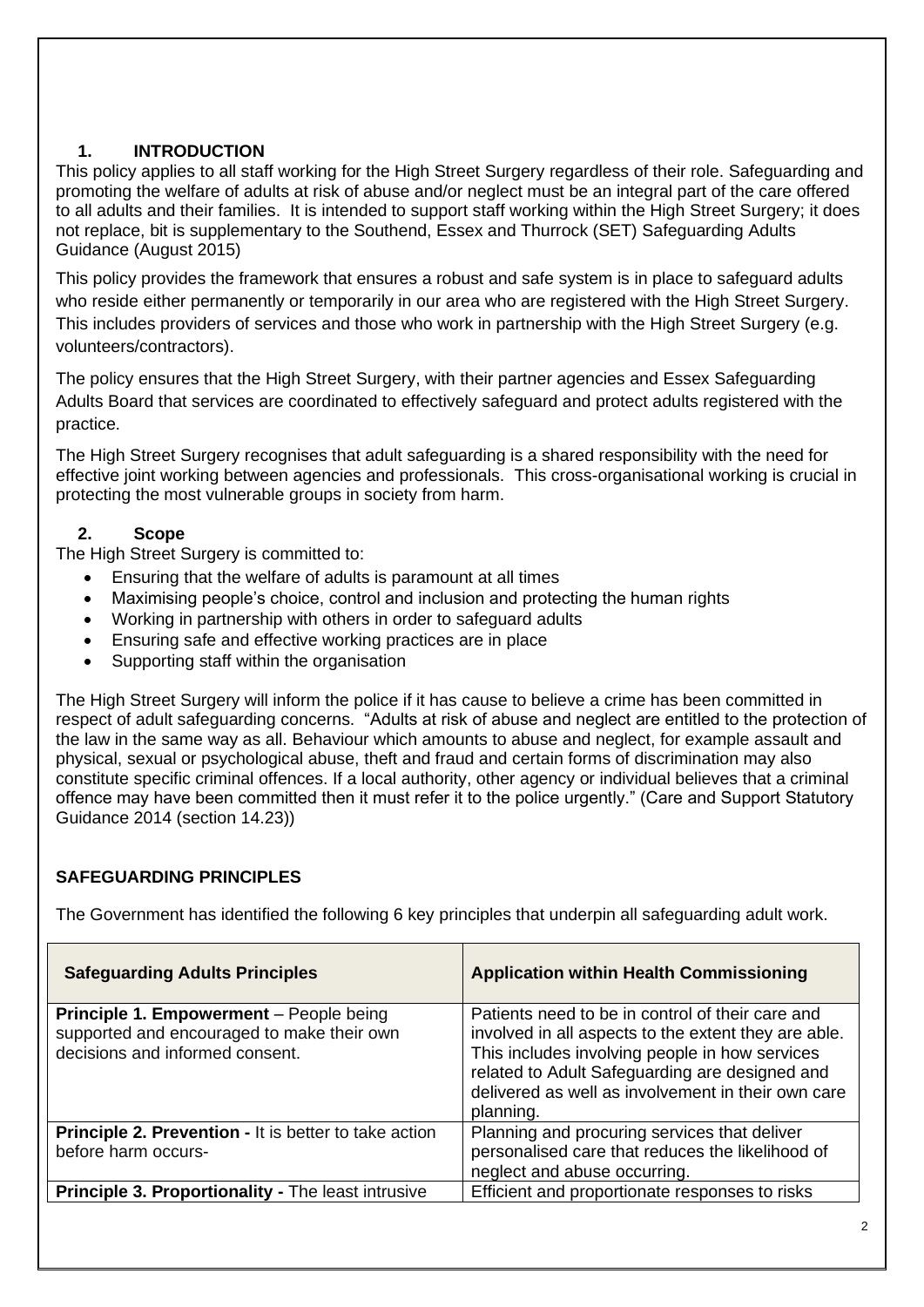| response appropriate to the risk presented.                | whether this relates to individual patient care or  |
|------------------------------------------------------------|-----------------------------------------------------|
|                                                            | whole service provision                             |
| <b>Principle 4. Protection - Support and</b>               | Positive obligation to take additional measures for |
| representation for those in greatest need.                 | patients who may be 'adults at risk' who may not    |
|                                                            | have their voice heard or be unable to protect      |
|                                                            | themselves                                          |
| <b>Principle 5. Partnerships - Local solutions through</b> | Integrated and cohesive partnerships at all levels  |
| services working with their communities.                   | of the organisation focused at improving            |
| Communities have a part to play in preventing,             | outcomes for patients in the most vulnerable        |
| detecting and reporting neglect and abuse.                 | situations, for example:                            |
|                                                            | Health and Wellbeing Boards; Local Safeguarding     |
|                                                            | Adults & Children's Boards; Community Safety        |
|                                                            | Partnerships; Quality Surveillance Groups.          |
| Principle 6. Accountability - Accountability and           | Openness and transparency to patients with          |
| transparency in delivering safeguarding                    | regard to how concerns are managed, including       |
|                                                            | those identified as serious incidents, through      |
|                                                            | inter-agency procedures.                            |
|                                                            | Providing assurance on the effectiveness of         |
|                                                            | safeguarding arrangements to patients; public;      |
|                                                            | and the Local Safeguarding Adults Board.            |

Relevant Legislation, Guidance and Policies

- The Mental Capacity Act 2005
- The Mental Capacity Act: Code of Practice
- Mental Health Act 1983
- Deprivation of Liberty Safeguards (DoLS): Code of Practice
- The Mental Health Act 2007
- The Human Rights Act 1998
- The European Convention on Human Rights
- The Care Standards Act 2003
- The Children Act 1989
- SET Mental Capacity Act and Deprivation of Liberty Safeguards Policy and Guidance 2018
- SET Safeguarding Adults Guidance 2014
- SET Safeguarding Childrens Guidance
- The Care Act 2014
- WECCG Mental Capacity Act Policy 2018
- WECCG Safeguarding Adults Policy 2018

#### **3. Definitions**

#### **Safeguarding**

"Safeguarding means protecting an adult's right to live in safety, free from abuse and neglect. It is about people and organisations working together to prevent and stop both the risks and experience of abuse or neglect, while at the same time making sure that the adult's wellbeing is promoted including, where appropriate, having regard to their views, wishes, feelings and beliefs in deciding on any action. This must recognise that adults sometimes have complex interpersonal relationships and may be ambivalent, unclear or unrealistic about their personal circumstances" (DOH 2016 para 14.7).

#### **Abuse**

"Abuse and neglect can take many forms. It may be an isolated incident, a series of incidents or a longterm pattern of behaviour and could affect one person or more, whether in someone's home, in public or in an institutional setting. It may be deliberate or the result of negligence or ignorance" (SET 2017 para. 1.11).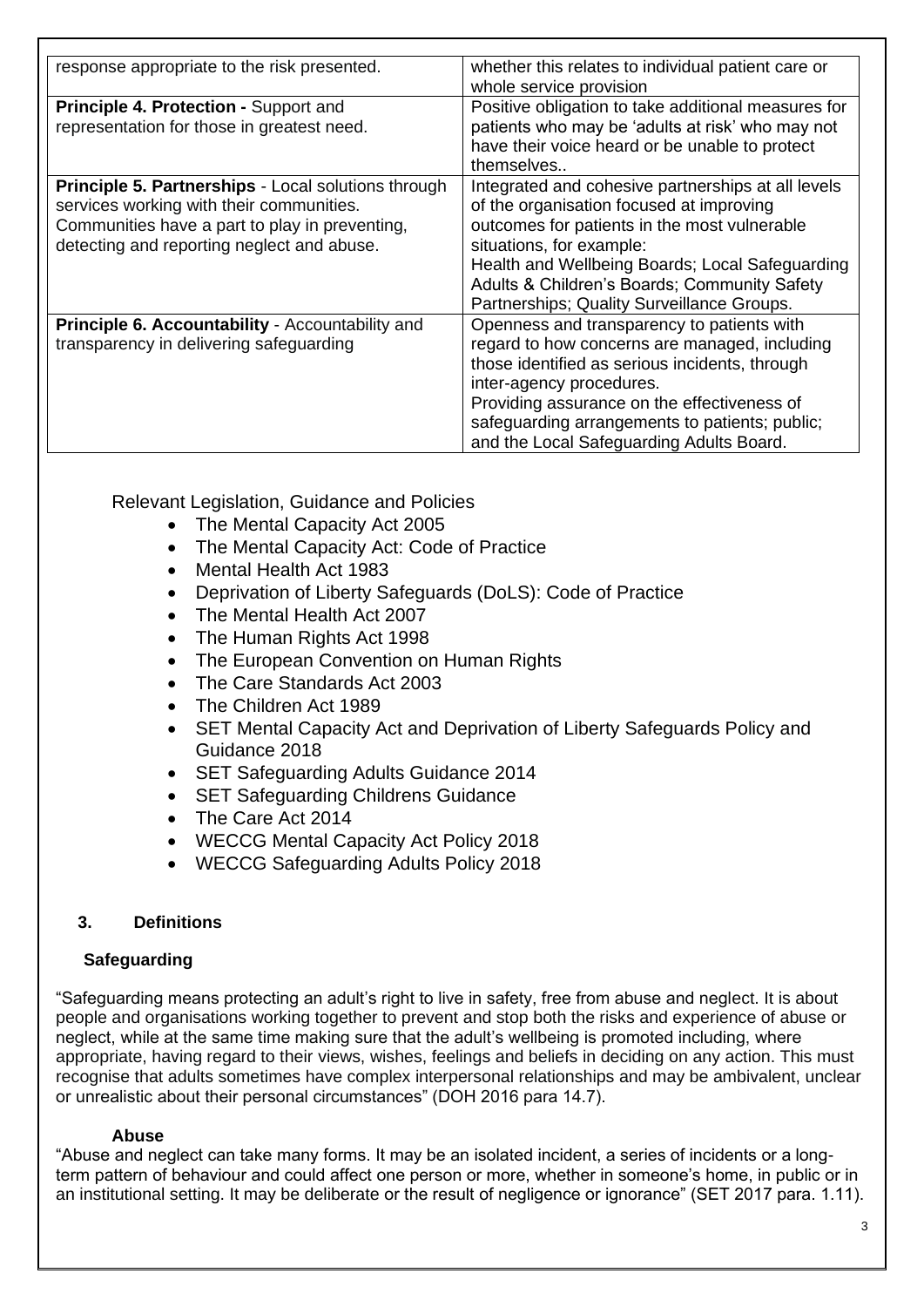All staff must be open to the possibility that abuse can take place in a variety of settings, such as the person's own home, day or residential centres, supported housing, educational establishments, and in nursing homes, clinics, hospitals and GP surgeries

#### **Categories of abuse**

Below are examples of the types of abuse that can occur. For further information on each category please refer to the SET Safeguarding Adults Guidelines (accessed at:<http://www.essexsab.org.uk/media/1895/doc-set-safeguarding-guidelines.pdf>**)**

- **Physical abuse including:** hitting; biting; punching; misuse of medication; restraint; rough handling and inappropriate physical sanctions
- **Domestic abuse including:** physical; emotional; financial; sexual; forced marriage; honour based violence and Female Genital Mutilation:
- **Sexual abuse including:** rape; sexual assault; indecent exposure; inappropriate touching, teasing or innuendo; non-contact sexual acts such as online abuse; sexting; any sexual act that the adult.
- **Psychological abuse including:** emotional abuse; humiliation; blaming; intimidation; coercion; threats of harm or abandonment; isolation; verbal abuse; unjustified/unreasonable withdrawal of services or supportive networks.
- **Financial or material abuse including** –theft, fraud, internet scamming, coercion in relation to an adult's financial affairs or arrangements, including in connection with wills, property, inheritance or financial transactions, or the misuse or misappropriation of property, possessions or benefits.
- **Modern slavery** including: human trafficking; forced labour; forced prostitution; forced begging; forced criminality; forced marriage; forced organ removal; domestic servitude. Traffickers and slave masters use whatever means they have at their disposal to coerce, deceive and force individuals into a life of abuse, servitude and inhumane treatment.
- **Discriminatory abuse including:** harassment, slurs or similar treatment because of race; gender and gender identity; age; disability; sexual orientation; religion.
- **Organisational abuse including:** neglect and poor care practice within an organisation or specific care setting such as a hospital or care home, or in relation to care provided in one's own home from domiciliary services. It occurs as a result of the structure, policies, processes and practices within an organisation..
- **Neglect and acts of omission including:** Ignoring medical, emotional or physical care needs: failure to provide access to appropriate healthcare; care and support or educational services; withholding of the necessities of life, such as medication, adequate nutrition and heating.
- **Self-neglect** A wide range of behaviour; neglecting to care for one's personal hygiene, health or surroundings and includes behaviour such as hoarding

#### **4. HOW TO REPORT SAFEGUARDING ADULT CONCERNS**

The first priority should always be to ensure the safety and wellbeing of the adult. The adult should experience the safeguarding process as empowering and supportive. The practitioners should wherever practicable seek the consent of the adult before taking action.

However, there may be circumstances when consent cannot be obtained because the adult lacks the capacity to give it, but it is in their best interests to undertake an enquiry.

Whether or not the adult has capacity to give consent, action may need to be taken if others are or will be put at risk if nothing is done or where it is in the public interest to take action because a criminal offence has occurred.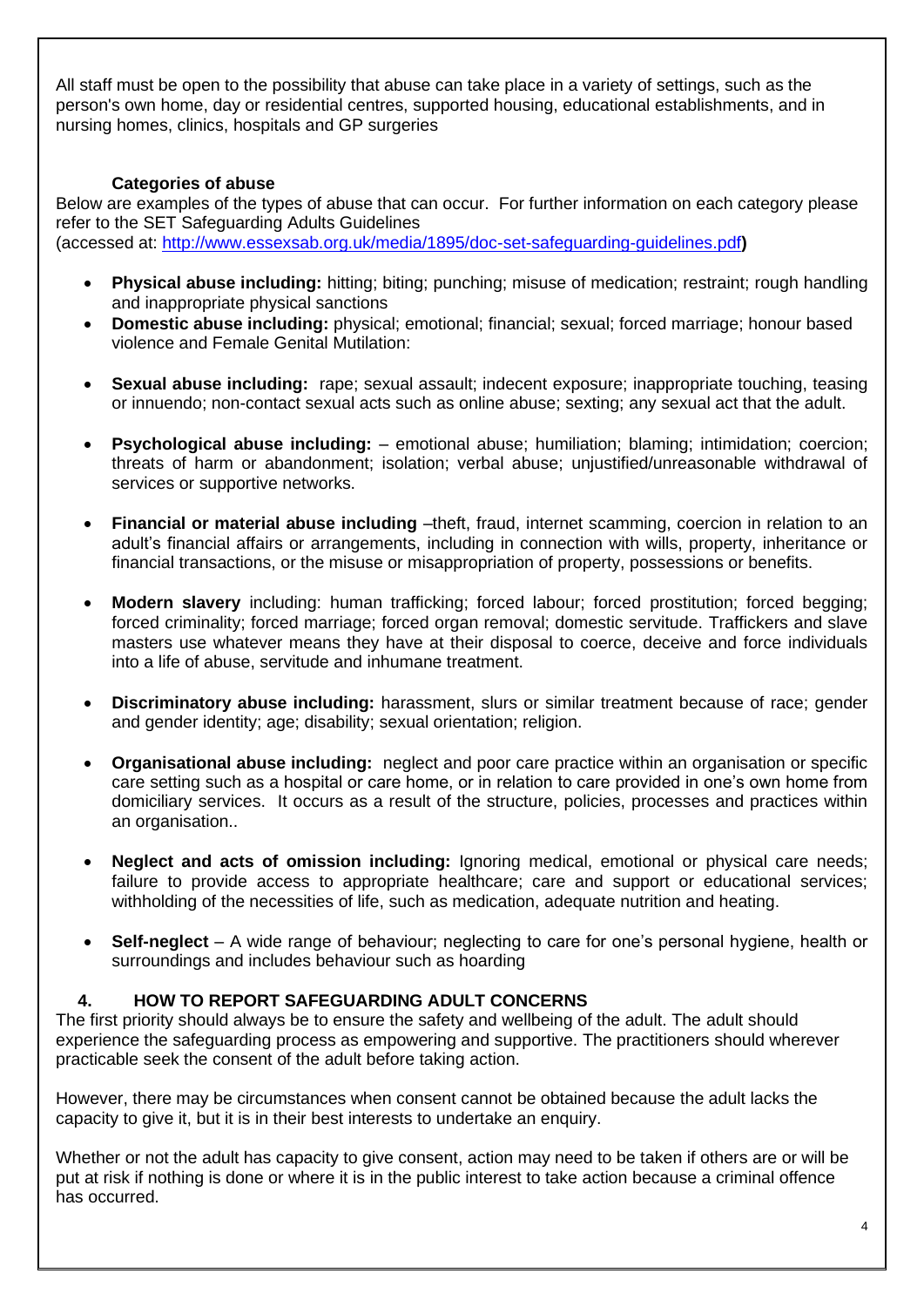It is the responsibility of all staff and members of the public to act on any suspicion or evidence of abuse or neglect and to pass on their concerns to a responsible person or agency

The views of the person (experiencing the abuse and/or neglect) about what they would like to happen should be sought, recorded and taken into account

Any action should aim to minimise the risk of further harm to the adult (or others)

Medical attention should be sought where there is a possibility that an injury may have occurred even where there are no visible signs

Action should be taken to preserve all essential and vital evidence

Aim to minimise the risk of intimidation by any alleged perpetrator whether known or unknown should be minimised

Obtain only sufficient information to be able to tell the police, medical personnel or management what is believed to have happened, when and where

If a crime is being alleged contact the police on:

- '999' for an emergency (e.g. rape, serious physical or sexual assault, robbery), or
- The non-emergency number 101 to report a crime where a safeguarding issue is not alleged/suspected (e.g. property has been stolen by another adult or the adult has been assaulted by a neighbour when out shopping)
- The non-emergency number 101 to report a crime if a safeguarding issue is suspected, a SET SAF should be completed and forwarded to the Safeguarding officers within Essex Police at: OC.triage.team.essex@essex.pnn.police.uk (e.g. property being stolen by a staff or family member, adult being seen with unexplained bruises following a family visit or complaints by family of excessive force being used on an adult)

#### **DO NOT interview any alleged perpetrator**

Notify manager or nominated senior person on duty as soon as practicable

Relevant regulatory bodies must be notified when the concern relates to registered premises or services (e.g. Care Quality Commission (CQC), Reporting of Injuries, Diseases and Dangerous Occurrences Regulations (RIDDOR), environmental health, trading standards etc.).

In Essex all referrals should be made to Social Care Direct using the current safeguarding processes, which can be accessed via:

[http://www.essexsab.org.uk/professionals/reporting-concerns-setsaf-forms/a](http://www.essexsab.org.uk/professionals/reporting-concerns-setsaf-forms/)nd copying in the WECCG Quality Team on: [WECCG.SUI@nhs.net](mailto:WECCG.SUI@nhs.net)

#### **or by calling:**

Social Care Direct: 0345 6037630 and completing a WECCG incident form and sending to WECCG.SUI@nhs.net

If there are any children involved or at risk WECCG's Children's Safeguarding Policy must be followed.

Any safeguarding concerns which meet the criteria of a serious incident must be reported in line with the WECCG Serious Incident Management Policy.

## **5. ALLEGATIONS AGAINST STAFF**

In the event of staff identifying any concerns of organisational abuse within the High Street Surgery, they must ensure service users safety and escalate (The Public Interest Disclosure Act 1998) this to their line manager and the safeguarding team .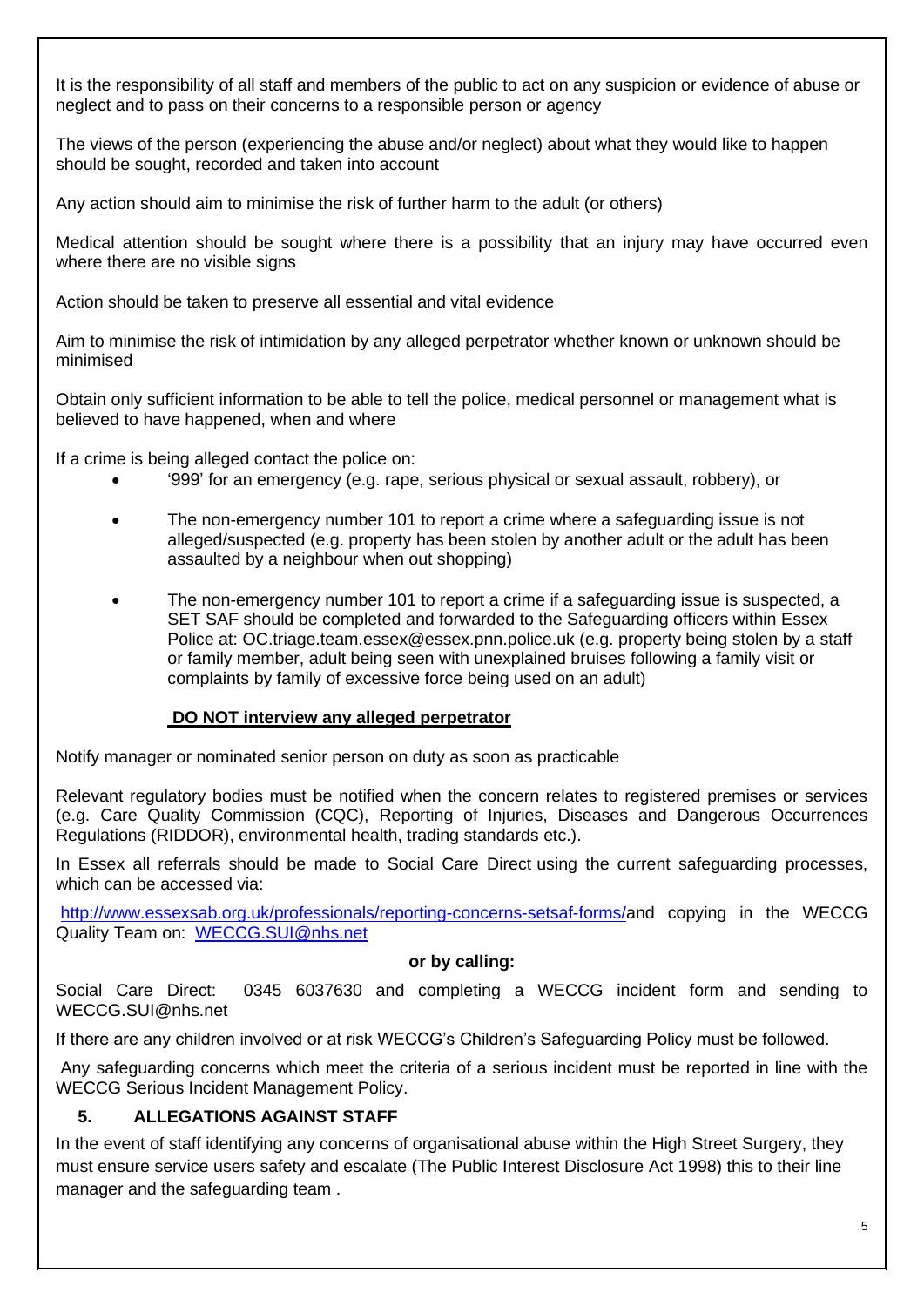If these actions are taken and the risks remain unchanged or the matter is so serious that the staff cannot discuss this with any of the above, then the practice Whistleblowing Policy must be followed.

Staff can escalate their concern to the Chief Officer, care quality commission (CQC) or LSAB.

## **6. ROLES, RESPONSIBILITIES AND DUTIES**

The High Street Surgery has clear leadership and reporting in order to promote practice that safeguards adults at risk of abuse and neglect. The High Street Surgery is committed to:

- Ensuring that the welfare of adults at risk of abuse or neglect is paramount at all times
- Maximising people's choice, control and inclusion and protecting their human rights
- Working in partnership with others in order to safeguard adults at risk of abuse or neglect
- Ensuring safe and effective working practices are in place.
- Supporting staff within the organisation.

Staff members receive adult safeguarding awareness training in line with the national and local training strategy, and are clearly briefed on the responsibilities and requirements of the Practice in respect of adult safeguarding at their induction, regardless of their level of training in any other role which they may hold.

All High Street Surgery staff and those engaged by the High Street Surgery are responsible for:

- Following both internal and local multi-agency safeguarding policies and procedures at all times.
- Participating in mandatory adult safeguarding training and maintaining current working knowledge.
- Discussing any concerns about the health and wellbeing of adults at risk with their line manager.
- Reporting concerns in line with Care Act 2014 and SET Safeguarding Adults Guidelines (2015)
- Contributing to actions required including information sharing and attending meetings as required.
- Recognising the impact that diversity, beliefs and values of people who use services can have.
- Recognising the impact of the Mental Capacity Act and Deprivation of Liberty Safeguards on care planning and delivery.

## **7. PREVENT**

PREVENT is part of the Government's counter terrorism strategy CONTEST, which is led by the Home Office. Supporting vulnerable individuals and reducing the threat from violent extremism in local communities is a priority for the health services and its partners. Practice staff will participate in PREVENT basic awareness training.

The Designated Lead for Safeguarding Adults will participate in any CHANEL activity as required.

## **8. SAFEGUARDUNG ADULT REVIEWS**

Under the Care Act 2014, LSAB are responsible for Safeguarding Adults Reviews (SARs). The purpose of a SAR is not to apportion blame as to who is responsible for the death or significant harm to the adult or how the death or significant harm happened. The purpose of a SAR is to:

- Establish whether there are lessons to be learned from the case in which local professionals and agencies work together to safeguard vulnerable adults
- Identify what those lessons are, how they will be acted upon and what is expected to change as a result within a given timescale and as a result, to improve practice
- Inform and improve local inter agency working
- Review the effectiveness of procedures (both multi agency and those of individual organisations) and make recommendations for improvement
- To prepare or commission an overview report which brings together and analyses the findings of the various reports from agencies in order to identify the learning points and make recommendations for future action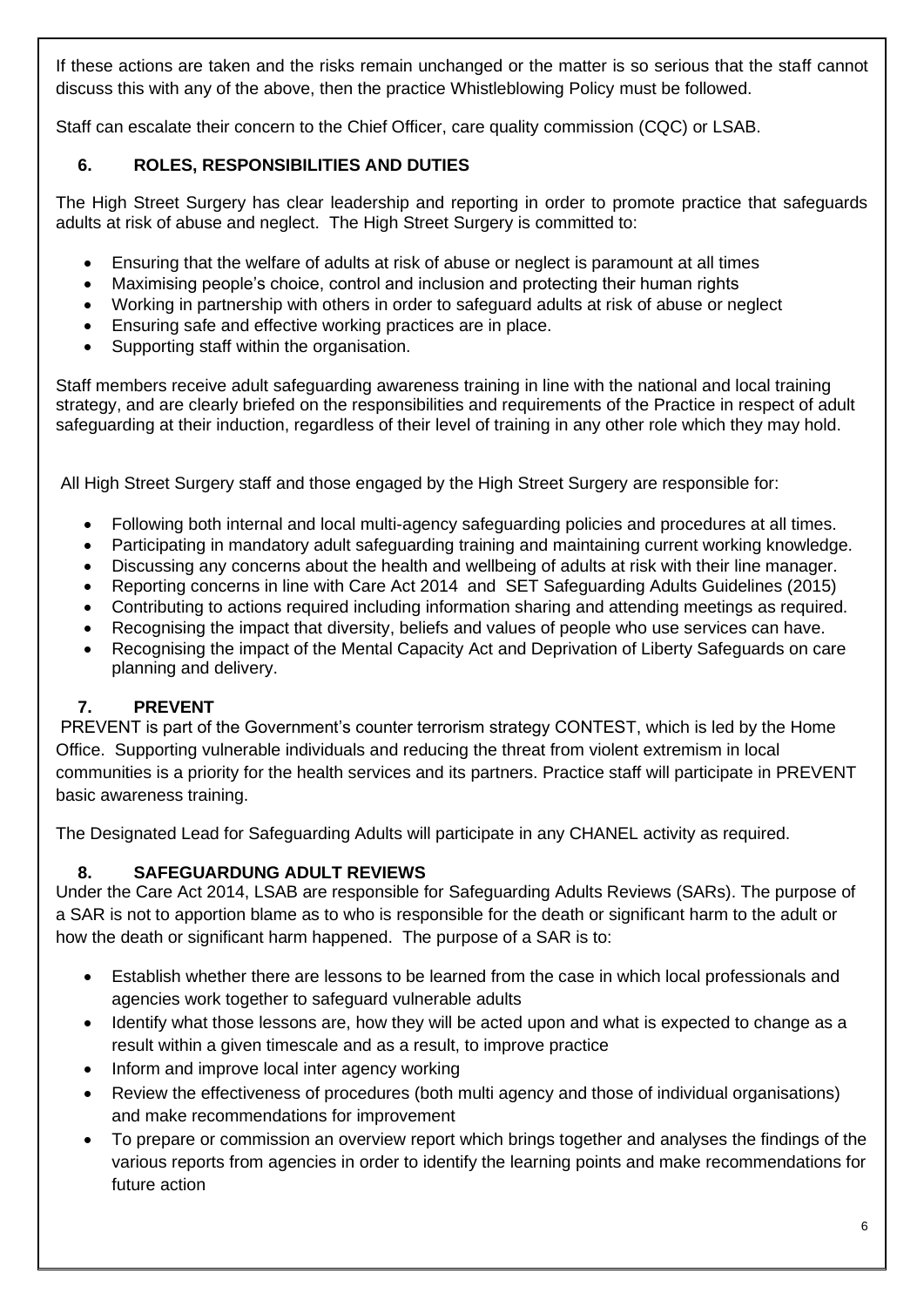## **9. DOMESTIC HOMICIDE REVIEWS**

Domestic Homicide Reviews (DHR's) were established on a statutory basis under Section 9 of the Domestic Violence, Crime and Victims Act 2004 and came into force on 13th April 2011.

A DHR means a review of the circumstances in which the death of a person aged 16 or over has or appears to have, resulted from violence, abuse or neglect by a person to whom they were related or was / has an intimate relationship or a member of the same household.

DHR have been established to ensure agencies are responding appropriately to victims of domestic violence by offering and putting in place appropriate support mechanisms, procedures, resources and interventions. The aim is to avoid future incidents of domestic homicide and violence.

The High Street Surgery has a duty to have regard to the guidance and to ensure that providers across the health economy have the necessary arrangements to respond to this statutory guidance.

## **CONSENT AND CAPACITY**

The overriding principles in adult safeguarding is capacity and consent. Whenever possible every effort must be made to obtain the consent of an adult to report abuse taking into consideration the definitions of the Mental Capacity Act (2005).

A patient that has capacity, in regards to making decisions in respect of reporting of the abuse, must be consulted as to whether or not they wish action to be taken in relation to their own situation.

Their response will be viewed in the context of the need for any intervention in order to protect other service users and / or staff from harm or risk of harm (or themselves where there is risk to life and limb).

If the patient does not wish to report the abuse a discussion must take place with the Designated Professional for Safeguarding Adults regarding the appropriate course of action to safeguard other service users and staff or in the public interest.

The outcome of this discussion must be conveyed to the patient as to whether a report will be made without their consent.

Any circumstance when a patient does not have capacity to make this decision whether to report or not, must be discussed with the Designated Professional for Safeguarding Adults to determine how best to proceed.

On occasions, vulnerable adults are left in situations which leave them seriously at risk of abuse. Sometimes attempts to justify this are made on the grounds of a person's right to make choices about their lifestyle, which may involve risk.

Decisions about risk at this level should never be taken by individual staff but through a properly constituted professionals meeting and by involving risk assessments.

## **10. DEPRIVATION OF LIBERTY**

DoLS protect patients, that are under continuous control or supervision and not free to leave, and do not have mental capacity to consent to whether they reside in care homes or whether they are able to consent to treatment in hospital settings

This is irrespective of whether they are trying to leave or not.